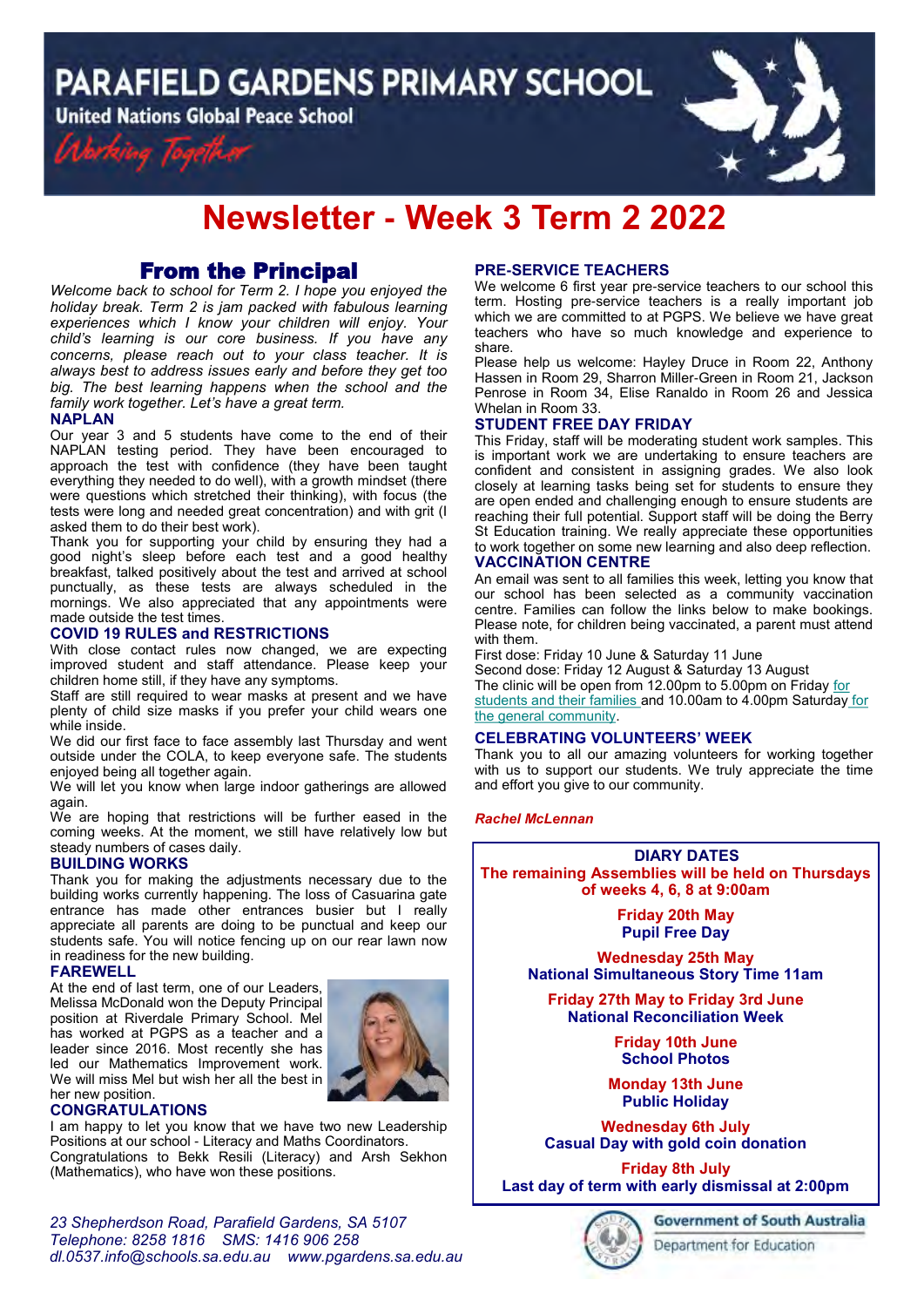#### **Year 6 High School Forms**

Now is the time for families to consider their choice of secondary school for next year. The Year 6/7 transition process has commenced and 'Starting Secondary School for 2023' information booklets were sent home on Monday 9th May along with a 'Registration of Interest' information sheet, which was also sent as an email. Each form is unique to your child, so families need to click on the link and complete the form no later than **Friday 27th May (end of week 4).** If you have any questions about this process please contact the school.

#### **Wheelienet**

Last week during PE lessons we had the Novita Wheelienet Program incursion, where students were able to participate in wheelchair games and challenges, as well as gain an insight and greater awareness of the issues and challenges facing people living with disability.

*On Monday 9th of May I did Wheelie Net with my class during our PE lesson. The warmup was sitting in a wheel chair and racing up and down the basketball court, which was so much fun. We used our hands to spin the wheels. I went so fast and won the race. Next we went backwards and it was hard. Michael from Novita showed us how to dribble and shoot a basketball, it was a bit difficult, but it was fun. At the end of the lesson we had to pack up the basketballs still in the wheel chairs. Thank you Mrs Ryan for organising Wheelie Net. We all loved it.*  **Conna - Year 5 Room 34A**

*We got in the hall and Michael explained what disability means. He was born with spina bifida so he was in an axle wheelchair. Then we hopped into the wheelchairs and before we rode off he told us that to turn left we had to pull the left wheel and to turn right we had to turn the right wheel. Then we rode off to have a warm up. After that he told us that we were playing 'gang up' and Ava, Annabelle and Thawn Pi were it. It was fun!* 

*Then we went onto a line by the wall and we had a race. Marcus won the first race but then we did it backwards and I won. We lined up and Michael set up some cones in a zigzag pattern and we had to dodge around the cones in our wheelchairs. On the second lap we had to go backwards. I nailed it! We had lots of fun and I felt sad at the end because it was the end, and I think the wheelchairs had fun too!*

## **Spencer Year 2 Room 11**

*On Wednesday we went to our PE lesson in the hall and there was a man named Michael and he told us all we needed to know and what it was like to be in a wheelchair. After that we got onto the wheelchairs and went for a ride so that we were comfortable in them.*

*Then we had to line up along the white line and he told us when we heard the whistle we had to try to roll to the other side and back going forwards. Then we had to go backwards! But everyone was happy. After that we had to line up in a straight line and try to go around the purple cones. That was a little bit hard, but after that we had to go backwards! That was super dooper hard! But sadly it was over. We had to put away our borrowed* 

*wheelchairs and said goodbye to Michael.* **Anna Year 2 Room 11**

*At Wheelienet we played tag and even if we touched the person's wheelchair they were still 'it'. We were chasing people in our wheelchairs and we had races. We also had to race backwards. It was a bit tricky but we just had to turn our head and look behind. Michael also* 

*made an obstacle course for us and then he changed it to make it even harder. It was such fun.* **Anthony - Year 1 Room 19**



*We had to sit in a wheelchair and the man's name was Michael. We had to line up in our wheelchair and we had a race. We had to use our hands to make the wheels go and we went really fast. That was my favourite part.* **Adalynn - Reception Room 5**

*We listened to Michael and we had to do what he said. We had to be careful so we didn't crash into each other. Michael can't use his legs to run but he can play basketball using his wheelchair. He can bounce the ball next to his chair and then throw a goal It was fun sitting in the wheelchair and we even had a race. It was the best time!*

#### **Muhammad Reception Room 3**

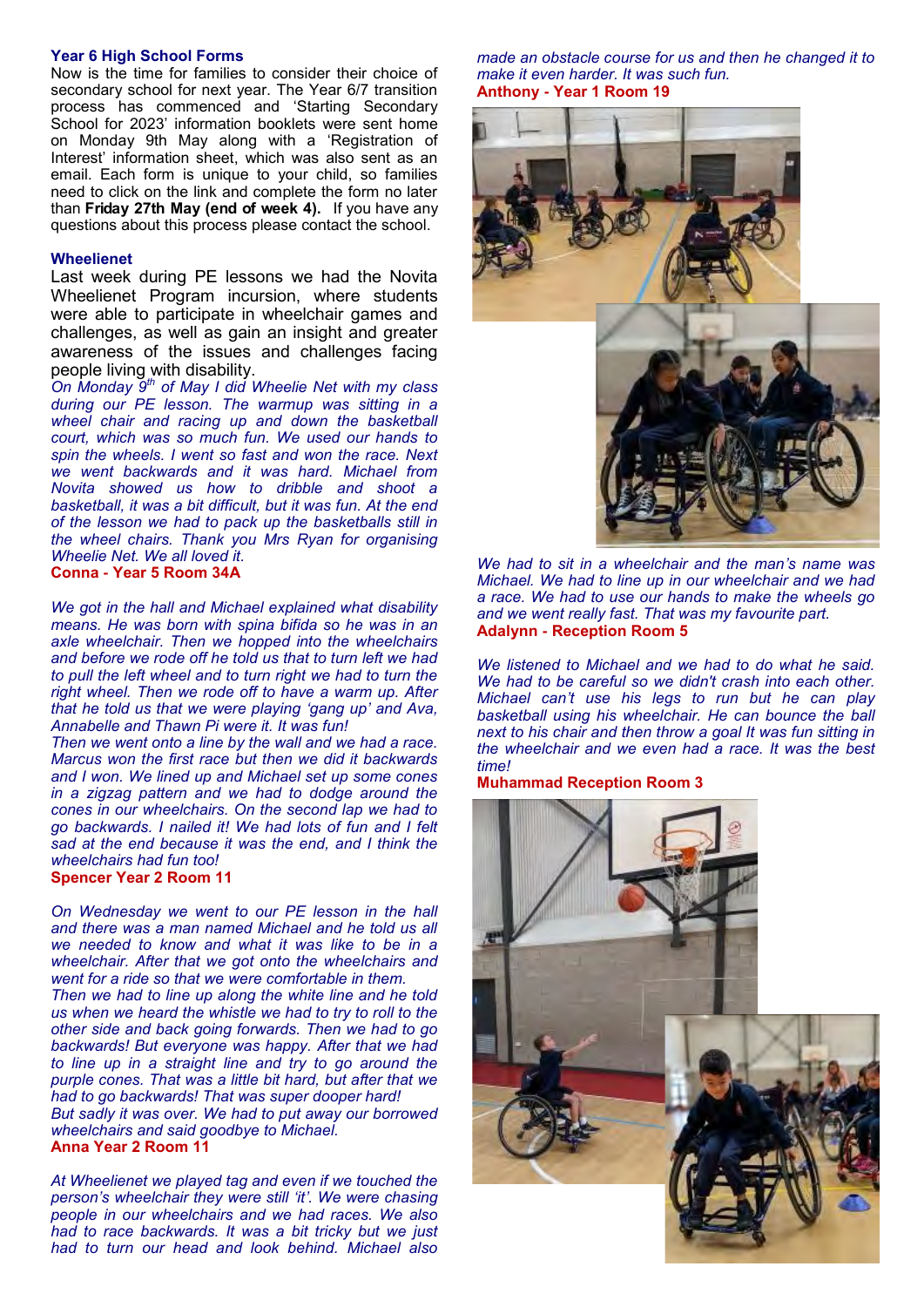## **RAA Street Smart Program**

During PE lessons this week the students have been participating in the RAA Street Smart program. This free program was offered as a community service and was facilitated by an RAA-trained, qualified teacher who delivered interactive, age-appropriate presentations with a focus on pedestrian, passenger and wheeled safety, aligning to the Australian Curriculum. By learning about road safety in primary school, students can start developing the skills and knowledge that will make them safer in the road

environment.

*During our PE lesson on Tuesday we had a lady from the RAA come and talk to us about road safety, mainly about pedestrians. We learnt that when crossing the road we should look for a 'cross walk' and to use it if one is nearby as it is safer to cross the road this way. She also told us that we should tell our parents that this is the safest way to go across. We also learnt that it is safer for us to step back from the curb a bit if we are waiting to cross, particularly if we are wearing dark clothes as the cars might not be able to see us. When we wear black or dark clothes we should always be a bit more careful near the road.*



**Road safety lessons** for children



*We should never run across* 

*the road because we might fall over and the cars might see us. Another thing we shouldn't do is walk onto the road from behind a bus or large truck or even between two parked cars, as the traffic can't see us properly. It is unsafe to go across the road while looking at your phone because you might not be concentrating on the traffic. It is also dangerous to bounce a ball when crossing the road in case the ball is dropped and the person chases it, maybe running into oncoming traffic. Another important safety message was if you are a passenger in a car, it is safest to get out of the car next to the curb so that you don't open your door into the traffic.*

*We watched some videos and there was also a mat on the floor which looked like a road crossing and some people volunteered to pretend to cross the road. The lady also played noises that sounded like traffic to make us aware that we need to listen as well watch for traffic. We should always look to the right, then to the left, back to the right to check the corner and back to the left to check that corner for traffic.*

*We certainly learnt a lot in our session and it was interesting.*

#### **Pranay Room 34B**

*It's important to hold hands with mum and dad when I cross the road to be safe. We have to cross the road at the lights and look for the cars and look where we are going. We need to use our ears to listen to where the cars are. If I have a phone in my hand I give it to my mum to hold. My brother Lucca is a crossing monitor at our school. He looks for the traffic and presses the button to help the people cross the road safely.*  **Nathan Room 7**

## **School Crossing Monitors**

Thank you to our first groups of School Crossing Monitors for Term 2 for their positive

approach and enthusiasm. **Week 1 & 2: Room 21:** Mary, Mahdi, Sarah **Room 22:** Theo, Harsehaj

**Room 25:** Kaylee, Eliana, Matilda, Quintrell, Eva **Week 3 & 4**

**Room 34A:** Rebecca, Isaac, Lucca, Sarvak, Lachlan, David, Marliza, Kaleigh, Conna, Elina, Carley, Bella



*Lucca from Room 34A on duty at the school crossing*

## **We're taking it in our stride on Thursday 19th May**

It's that time of year again when our school seriously starts talking about walking!

Walk Safely to School Day asks that we all consider our transport habits and try to incorporate more walking as part of a healthy, active way to get around. Although walking all the way to school isn't realistic for many of us, it's quite easy to figure out how you can build a walk into your family's daily routine.

You can teach your child the healthy habit of walking more by:

- walking with them the whole way to school I
- if they get the bus or train, walk past your usual stop and get on at the next stop
- if you have to drive, park the car a few blocks away from the school and walk the rest of the way

Regular exercise like walking with your child not only helps them (and you!) beat chronic problems like obesity, heart disease, behavioural and mental health issues and diabetes, it also gives you a great opportunity to teach your child safe ways to behave around roads and traffic.

Remember, **Active Kids are Healthy Kids,** so get planning your own *Walk Safely to School Day* journey for Thursday 19th May 2022.

For more information visit *www.walk.com.au* **Raelene White - Wellbeing Leader** 

#### **Assembly Awards**

**Term 2 Week 2: Room 3:** Eve **4:** Arya **5:** Arij **7:** Nathan **8:** Jhye **9:** Tiffany **10:** Ryder **12:** Eknoor **19:** Daniel **21:**  Sneha **22:** Ella-Rose **23:** Harry **24:** Oleand **25:** Matilda **27:** Caterine **28:** Isabelle **29:** Anna **30:** Emma **32:**  Advaitha **34A:** Sanskriti **34B:** Ella

**Health/PE** (Mr C) Room 23 **Health/PE** (Ms Ryan) Room 8 **Music/Drama** (Ms Thompson) Room 7 **Arts** (Mr Luke) Room 27 **Visual Arts** (Ms Dimitropoulos) Room 10 **Auslan** (Mrs Neilson and Ms Shephard) Room 7

## **Secondary Schools Tours**

As part of the Year 6/7 transition process for 2023 the following school is announcing their tours:

#### **OLSH - Our Lady of the Sacred Heart College**

Book a College tour for your daughter for either Tuesdav 31st May or Tuesday 28th June. Various scholarships are available. Applications for 2023 are now open at *Olsh.catholic.edu.au*